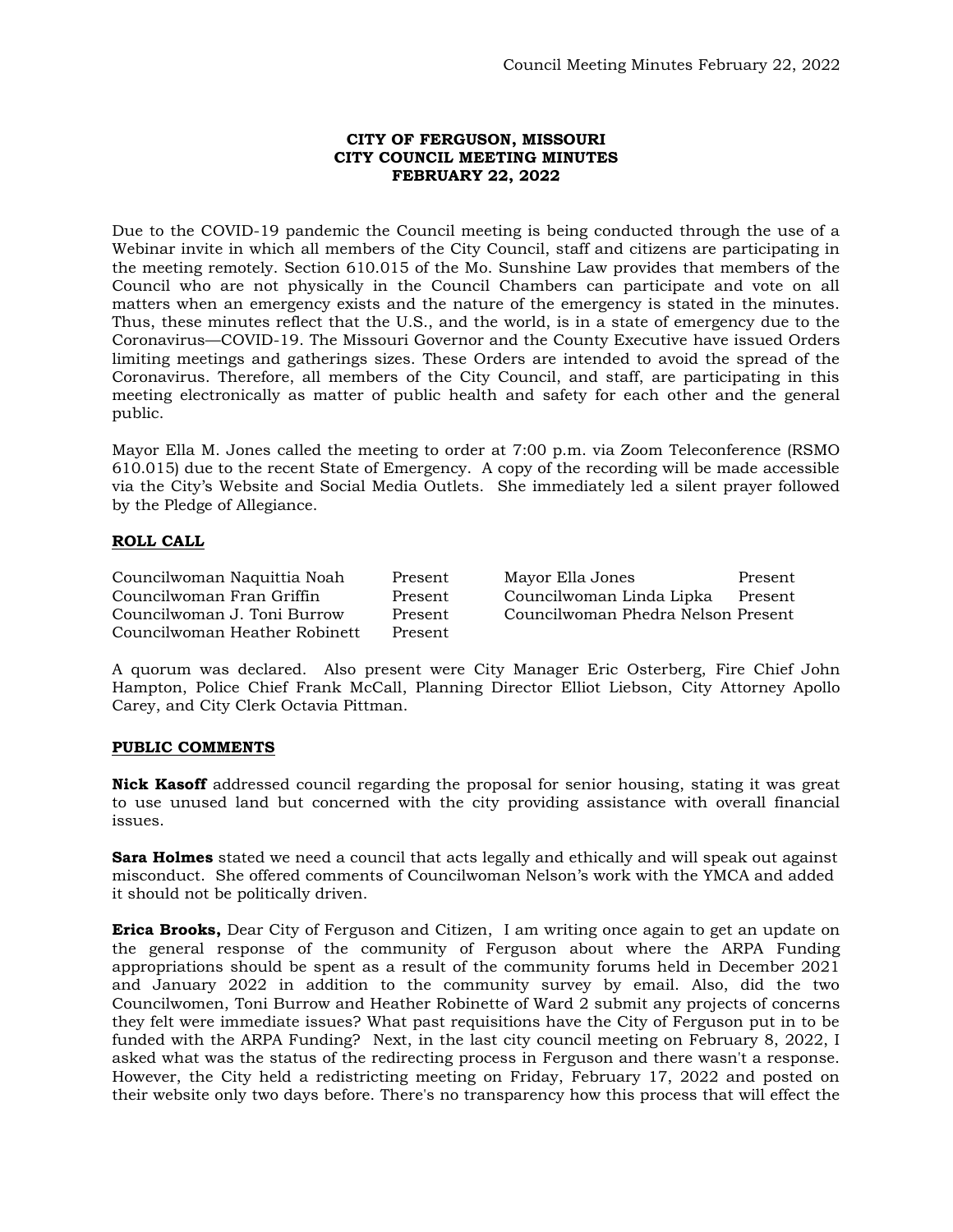African Americans people's political and civic rights, as well as the funding for Ferguson. There's no racial equity nor inclusion. Finally, what is status of the City's Assessment of Via Metro STL's Economic Impact on The Citizens of Ferguson? Councilwoman Burrow, I'm not looking for a callback, but some accountability and transparency.

**Adrian Shropshire** thanked public works for their dedication as well as the council. He added that it may not always work as it should but the City Manager, City Attorney and City Council works diligently.

**Gerry Noll** announced there is currently an open seat on CRB and will be 2 more in June, he asked the Council to work to fill those appointments. He also announced that CRB will hold a Town Hall on March 15th; 6:30-8:00pm via zoom to cover topics from the NACOLE Conference.

## **MANAGER'S REPORT**

## **COVID Update – Chief John Hampton**

Chief Hampton reported that COVID is on a downward trend with cases and hospitalizations. He noted at home tests are becoming available as well as vaccines and boosters for those that have not yet taken them. He also suggested continued practice of social distancing and to avoid large crowds. The City is planning testing events at City Hall, the Community Center at the MSB School lot.

## **Community Policing Update – Chief Frank McCall**

Chief McCall provided a staffing update, explaining the process from application to include multiple interviews, extensive background with polygraph, and drug screen. There are 7 candidates in the process at present, 4 potentials for the police academy and 3 post certified. Questions were asked of the 911 recording system and it was noted that there was a malfunction in the December of which there was no notifications. Discussion was held and Councilwoman also noted being unaware and the potential to include in the SOP.

#### **SPECIAL PRESENTATION**

#### **ARPA Funding Update – City Manager Eric Osterberg**

City Manager Osterberg conducted a follow up presentation to the public engagement campaign. He thanked the public for their participation and noted their top choices for fund uses which included streetlights, vacant home remediation and demolition, to expand city support of farmer's market, home repair support, additional testing sites and pandemic info. He reminded that funding can be used anyway so long as we as recipients identify eligible uses by analyzing an economic health or safety harm exacerbated by the COVID-19 and designing a program to address that harm. He stated next steps are to hold a special discussion regarding the uses, budget inclusion and federal reporting. A full listing of requests and uses are available on the city's website.

#### **Senior Housing Redevelopment Agreement – City Manager Eric Osterberg**

Director Liebson provided an overview of previous incentives offered and projections as it relates to the senior project. He introduced a proposal in response to the request: \$100,000 from EDST as a forgivable loan, a waiver of all initial permit fees, and a waiver of the city share of property tax through 2033. Discussion was held of the process and council noted the lack of multiple bidders. A motion was made by councilwoman Lipka and seconded by Councilwoman Burrow to meet as a council to discuss incentive before moving forward to come to a consensus within the next 14 days. **ROLL CALL:** Councilwoman Noah – nay; Councilwoman Griffin – nay; Councilwoman Burrow – aye; Councilwoman Robinett – aye; Mayor Jones – nay; Councilwoman Lipka – aye; Councilwoman Nelson – nay; **MOTION FAILED.** Motion was made by Councilwoman Lipka seconded by Councilwoman Burrow that the Council have a meeting within the next 14 days to discuss incentives recommended by staff. **ROLL CALL:**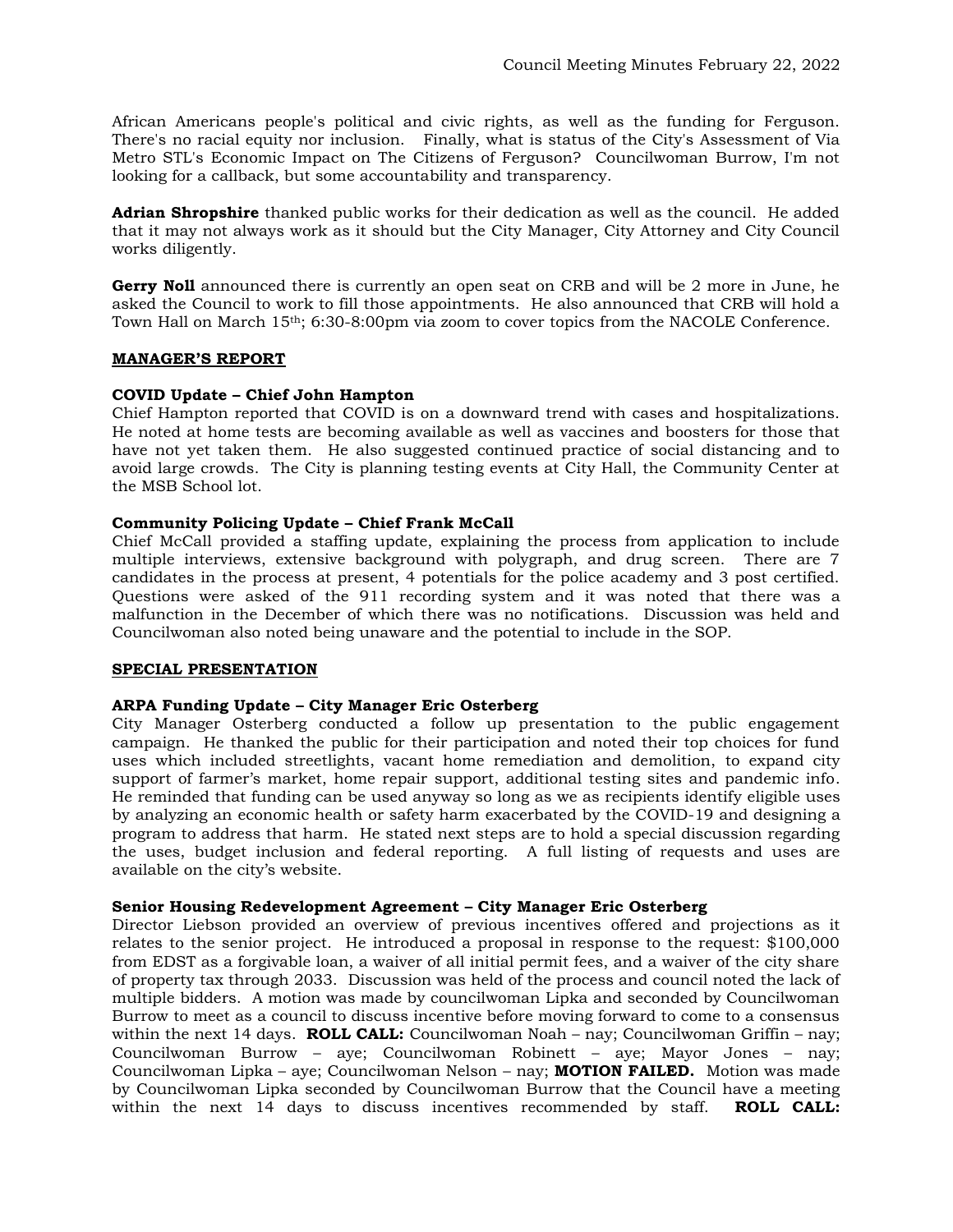Councilwoman Noah – aye; Councilwoman Griffin – aye; Councilwoman Burrow – aye; Councilwoman Robinett – aye; Mayor Jones – aye; Councilwoman Lipka – aye; Councilwoman Nelson – aye; **MOTION PASSED.** 

**Conflict of Interest Policy Recommendation – Neighborhood Policing Steering Committee**  Mildred Klines asked to delay this presentation to the next meeting for time.

## **PUBLIC HEARING**

## **Shall A [Special Use Permit](https://www.fergusoncity.com/DocumentCenter/View/5610/3156-pershall-road-public-hearing-notice-for-02-22-2022-council-hearing) Be Issued To Operate An Event Center/Bar Located At 3156 Pershall Road. The Parcel Is Currently Zoned C-2, Planned Commercial**

Director Liebson announced the petitioners request to operate an event center and bar. The property located at 3156 Pershall Road is a multi-tenant office and retail strip center. In April of 2010, a Special Use Permit was issued to operate a club and lounge. The City has had various code issues with this use, and in 2021 the business closed. The current Applicant opened a home health care office at 409 S. Florissant in 2021. In the September of 2021 she and Staff discussed a proposed event space, which Staff agreed was a permissible use. The Applicant submitted her application for an event center in late November, and in January completed her liquor license paperwork. in the process of re-reviewing the Applicant's proposal, Staff had some concern about the details of the liquor license application, given the experience with the prior tenant of the space, and the application was pulled from Council review at their February 8th Meeting. Subsequent to that meeting, the Applicant has indicated their intent to operate the event space as a regular bar on days when there is no event using the facility. The Applicant will not serve patrons dressed inappropriately nor those under the age of 55, and they will have onsite security monitoring customers' vehicles. On February 16, 2022, the Plan Commission met and reviewed the Application for Special Use Permit. The Commission voted unanimously to approve the Application.

It is believed that the proposed site can be operated in a manner that is not detrimental to the surrounding area. Based on this analysis and accompanying rationales, staff recommends the approval of a Special Use Permit for 3156 Pershall Road, with the following Conditions of Approval:

- The subject proposal shall comply with all applicable local, state, and federal laws and regulations in effect upon the City's determination that the development plan application is complete.
- All uses and development within the site shall conform to all relevant requirements and standards of:
	- a. The Ferguson Municipal Code.
	- b. The building codes as adopted by the City.
	- c. All other applicable state and local regulations.
- The petitioner must apply for a commercial occupancy permit and business license.
- Hours of operation shall be  $12:00$  p.m. to  $1:00$  a.m. Monday-Saturday, and  $12:00$  p.m. to 10:00 p.m. on Sunday
- The petitioner must conform to the Ferguson Municipal Code, Chapter 29 (Offenses), Section 29-92 (Noises Prohibited).

**Gerald Johnson** (partner) explained that the target group is 55 and up. He added that he has been in St. Louis for 8 years (Déjà vu on Old Halls Ferry Rd) and the only outdoor events he had were approved due to the pandemic and he does not plan to continue that practice.

**Kimberly Camp** stated opposition as it would be a disruption.

**Adrian Shropshire** stated his intent to patronize because of the older crowds.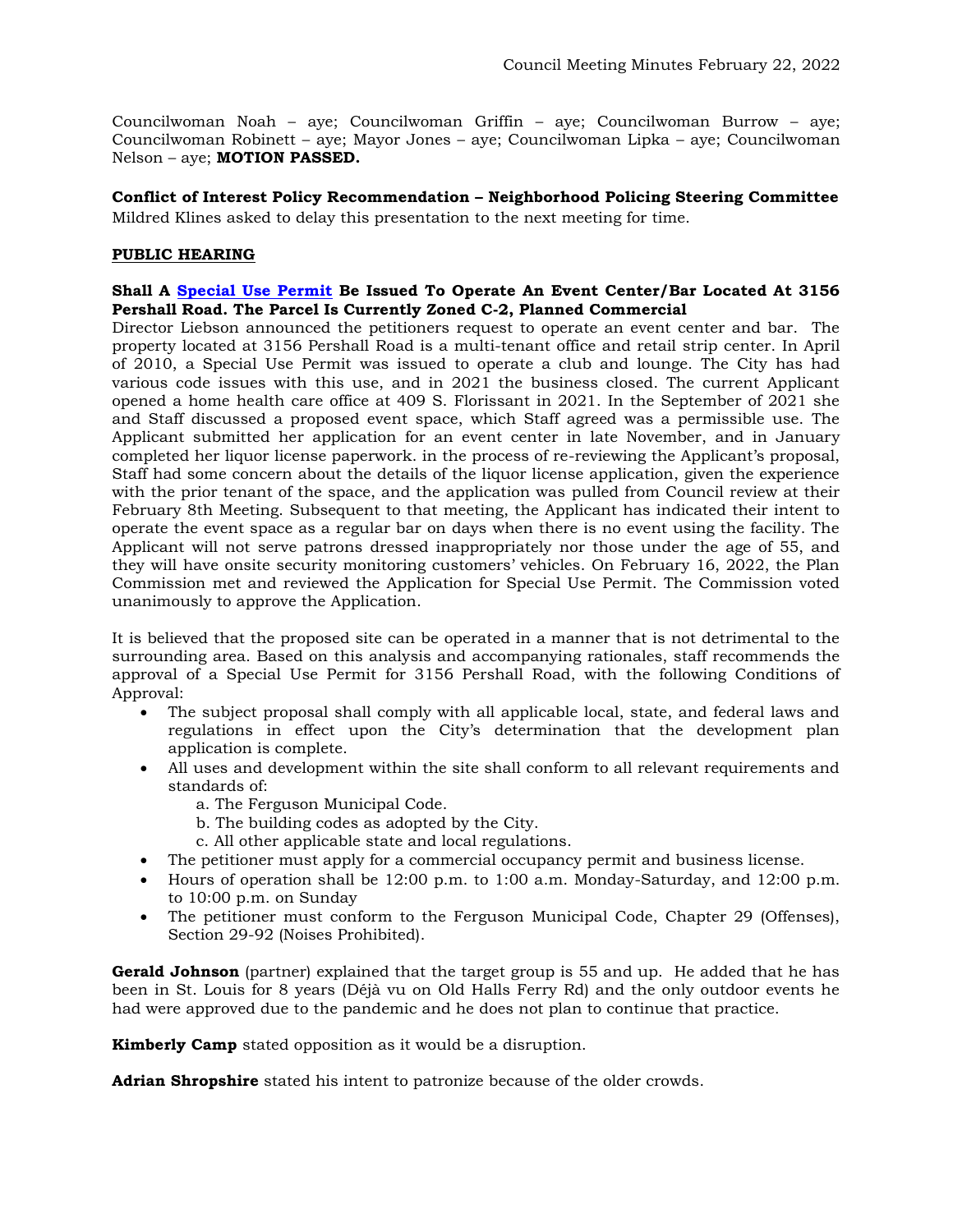**Erica Brooks** stated support due to previous experience and the nice atmosphere.

**Kevin Finazzo** complained that a previous vendor had outside events that were not shut down.

Mayor Jones closed the public hearing at 10:20 pm.

# **CONSENT AGENDA**

#### **CITY COUNCIL MEETING MINUTES Regular Meeting Minutes**

Regular Meeting Minutes: [February 8, 2022](https://www.fergusoncity.com/DocumentCenter/View/5612/Council-Meeting-Minutes-020822) This was postponed to the next meeting for council review.

# **Special Meeting Minutes:**

Special Meeting Minutes: [February 3, 2022;](https://www.fergusoncity.com/DocumentCenter/View/5613/Council-special-meeting-minutes-020322) [February 8, 2022](https://www.fergusoncity.com/DocumentCenter/View/5614/Council-special-meeting-minutes-020822)

Motion was made by Councilwoman Robinett and seconded by Councilwoman Nelson to approve the meeting minutes. Unanimous vote in favor taken; **MOTION PASSED.** 

## **BOARD/ COMMISSION MEETING MINUTES**

None

## **APPOINTMENTS**

Motion was made by Councilwoman Robinett and seconded by Councilwoman Nelson to appoint **LaRae Jackson** to the **Farmer's Market Commission.** Unanimous vote in favor taken; **MOTION PASSED.** 

Motion was made by Councilwoman Lipka and seconded by Councilwoman Burrow to appoint **Kevin Rhodes** to the **FSBD.** Unanimous vote in favor taken; **MOTION PASSED.** 

**Charter Commission –** Mayor Jones announced that each member of the City Council can appoint one citizen. Councilwoman Noah appointed Roy Horton; Councilwoman Griffin appointed Lee Smith; Councilwoman Burrow appointed Steve Wegert; Councilwoman Robinett appointed Sara Holmes; Councilwoman Lipka appointed James Knowles, III; Councilwoman Nelson appointed Mary Simmons and Mayor Jones appointed Amanda Canaday.

#### **REQUESTS**

None

#### **PROCLAMATIONS**

# **[February as Black History Month](https://www.fergusoncity.com/DocumentCenter/View/5608/PROC---2022-February-as-Black-History-Month)**

*WHEREAS*, in 1926, Dr. Carter G. Woodson established the observance of African American History Week for the purpose of revealing and honoring the contributions, achievements, and involvement of African Americans in the development of American democracy; and

*WHEREAS,* this year's national theme "Black Health and Wellness" celebrates the contributions and breakthroughs of black professionals as well as speaking to the cultural richness of those "non-traditional: health and wellness practitioners (e.g., doulas, midwives, etc.); and

*WHEREAS,* the history of people of African heritage goes back thousands of years and the celebration of Black History Month brings into focus the unique achievements of numerous African-American authors, artists, musicians, inventors and scientists; and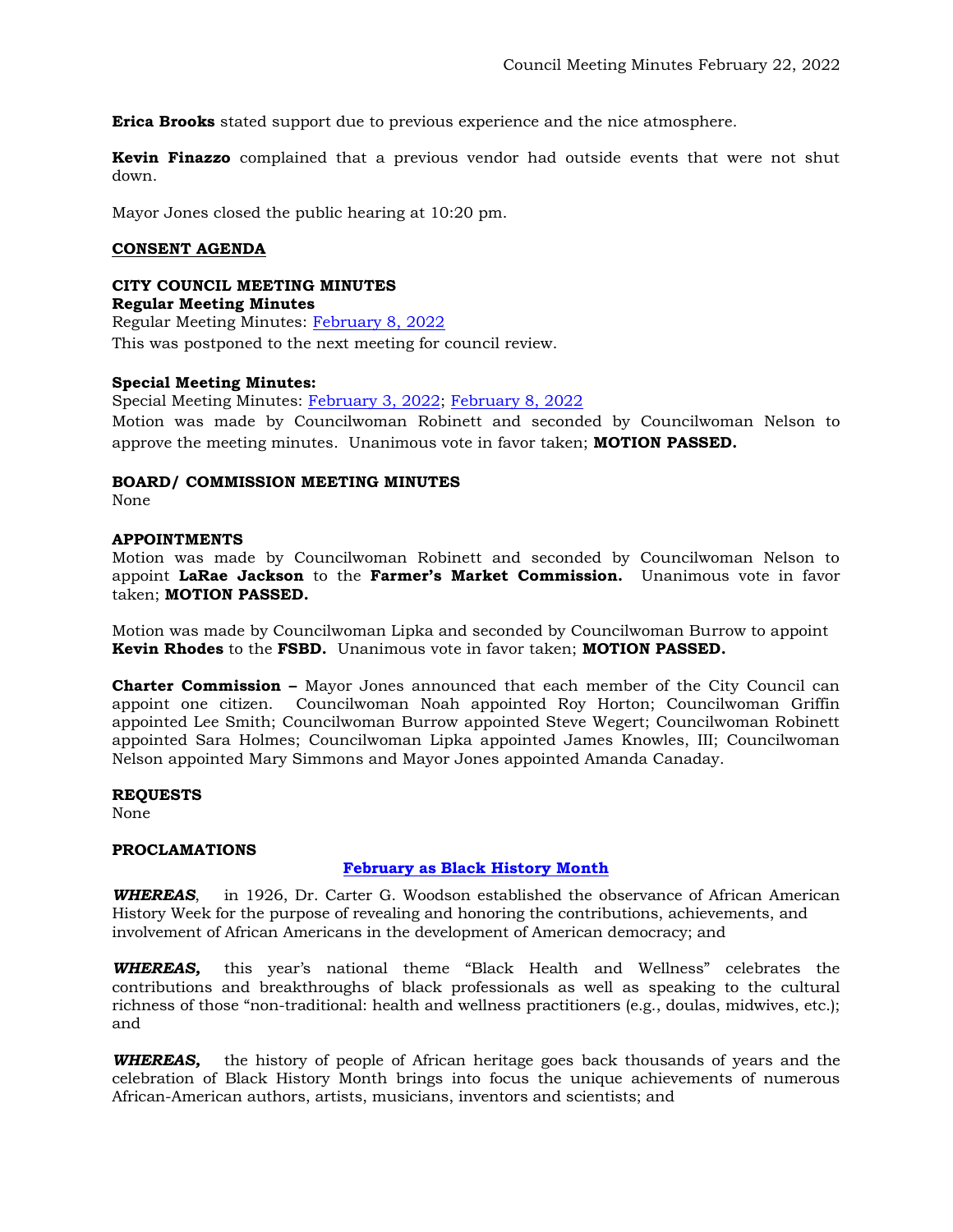*WHEREAS*, African Americans have played a central role in Ferguson's history and have contributed to the vitality of our community; and

*WHEREAS,* Black History Month encourages unity and promotes the American ideal of equal education and social and economic opportunity for all citizens.

*NOW, THEREFORE,* I, Ella M. Jones, Mayor of the City of Ferguson, Missouri, do hereby proclaim the month of **FEBRUARY** as **BLACK HISTORY MONTH** in the City of Ferguson, Missouri.

#### **RESOLUTIONS**

### **[Resolution No. 2022-05](https://www.fergusoncity.com/DocumentCenter/View/5603/Resolution-No-2022-05-ASLP-155-Adelle) – A Resolution Of The City Of Ferguson, Missouri, Authorizing The City Manager To Transfer Ownership Of Select Properties From The City Of Ferguson To Brenda And Billy Gulledge**

Motion was made by Councilwoman Lipka and seconded by Councilwoman Robinett to approve Resolution No 2022-05. **ROLL CALL:** Councilwoman Noah – aye; Councilwoman Griffin – aye; Councilwoman Burrow – aye; Councilwoman Robinett – aye; Mayor Jones – aye; Councilwoman Lipka – aye; Councilwoman Nelson – aye; **MOTION PASSED.**

#### **[Resolution No. 2022-06](https://www.fergusoncity.com/DocumentCenter/View/5604/Resolution-No-2022-06-ENTERPRISE-LEASE-AGREEMENT1) – A Resolution Authorizing The City Of Ferguson To Enter Into A Master Equity Lease Agreement With Enterprise FM Trust To Lease Vehicles**

Motion was made by Councilwoman Robinett and seconded by Councilwoman Burrow to approve Resolution No 2022-06. **ROLL CALL:** Councilwoman Noah – aye; Councilwoman Griffin – aye; Councilwoman Burrow – aye; Councilwoman Robinett – aye; Mayor Jones – aye; Councilwoman Lipka – aye; Councilwoman Nelson – aye; **MOTION PASSED.**

#### **[Resolution No. 2022-07](https://www.fergusoncity.com/DocumentCenter/View/5606/Resolution-No-2022-07-Farmers-Market) – A Resolution Authorizing The City Manager To Enter Into And Execute A Contract For Management Of The Ferguson Farmers Market**

Motion was made by Councilwoman Robinett and seconded by Councilwoman Burrow to approve Resolution No 2022-07. **ROLL CALL:** Councilwoman Noah – aye; Councilwoman Griffin – aye; Councilwoman Burrow – aye; Councilwoman Robinett – aye; Mayor Jones – aye; Councilwoman Lipka – aye; Councilwoman Nelson – aye; **MOTION PASSED.**

### **[Resolution No. 2022-08](https://www.fergusoncity.com/DocumentCenter/View/5607/Resolution-No-2202-08-new-concept-construction-firehouse-2) – A Resolution Authorizing The City Manager To Execute A Contract Between The City Of Ferguson And New Concept Construction To Repair The Concrete Pavement At Firehouse 2**

Motion was made by Councilwoman Burrow and seconded by Councilwoman Robinett to approve Resolution No 2022-08. **ROLL CALL:** Councilwoman Noah – aye; Councilwoman Griffin – aye; Councilwoman Burrow – aye; Councilwoman Robinett – aye; Mayor Jones – aye; Councilwoman Lipka – aye; Councilwoman Nelson – aye; **MOTION PASSED.**

#### **BILLS REQUIRING FIRST READING**

#### **[Bill No. 7221](https://www.fergusoncity.com/DocumentCenter/View/5602/Bill-No-7221-2022-xxxx-SUP-3156-Pershall-Road) – An Ordinance Of The City Of Ferguson, Missouri Granting A Special Use Permit To Jacqueline Phillips For The Purpose Of Operating An Event Space/Open Bar At 3156 Pershall Road Subject To The Conditions, Restrictions, And Requirements Set Forth Herein**

Director Liebson noted a needed amendment per the plan commission. Motion was made Councilwoman Burrow and seconded by Councilwoman Nelson to amend Bill No 7221 to reflect both owners; Jacqueline Phillips and Gerald Johnson. Unanimous vote in favor taken; **MOTION PASSED.**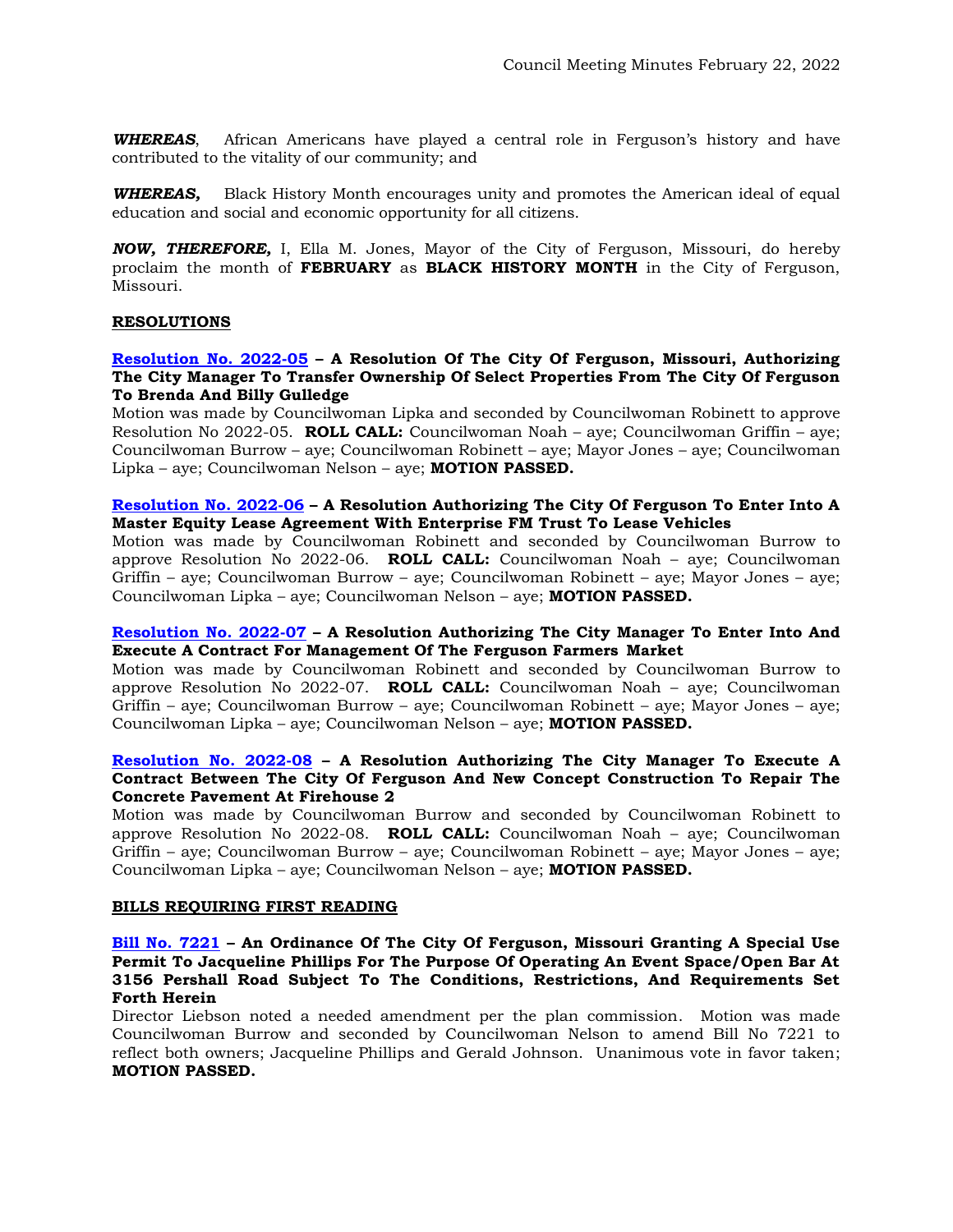Without objection, Bill #7221 was introduced by Council present and Attorney Carey provided the title only reading as amended.

### **BILLS REQUIRING SECOND READING**

**[Bill No. 7219](https://www.fergusoncity.com/DocumentCenter/View/5569/Bill-No-7221-2022-xxxx-Post-third-Property-Acquisition-Ordinance) – An Ordinance Authorizing The Mayor Of The City Of Ferguson, Missouri, To Execute The Deed And Acknowledge Other Documents In Order For The Real Properties To Be Transferred To The City For City Development And/Or Beautification** Motion was made by Councilwoman Robinett and seconded by Councilwoman Lipka to read Bill #7219 a second time and place upon its passage. Attorney Carey provided the title only reading. **ROLL CALL:** Councilwoman Noah – aye; Councilwoman Griffin – aye; Councilwoman Burrow – aye; Councilwoman Robinett – aye; Mayor Jones – aye; Councilwoman Lipka – aye; Councilwoman Nelson – aye; **MOTION PASSED.**

**[Bill No. 7220](https://www.fergusoncity.com/DocumentCenter/View/5568/Bill-No-7220-2022-xxx-Mobile-Food-Truck-Permit) – An Ordinance Amending Chapter 47 Of The Code Of Ordinances Of The City Of Ferguson And By A New Article III As It Relates To Mobile Food Vendors; Providing For The Effective Date Of This Ordinance; Providing For The Current Maintenance Of This Code; And Providing For The Repeal Of All Conflicting Ordinances** Motion was made by Councilwoman Lipka and seconded by Councilwoman Noah to read bill #7220 a second time and place upon its passage. Attorney Carey provided the title only reading. **ROLL CALL:** Councilwoman Noah – aye; Councilwoman Griffin – nay; Councilwoman Burrow – aye; Councilwoman Robinett – aye; Mayor Jones – nay; Councilwoman Lipka – aye; Councilwoman Nelson – nay; **MOTION PASSED.**

#### **UNFINISHED BUSINESS**

**None** 

#### **NEW BUSINESS**

**None** 

#### **MISCELLANEOUS**

**Councilwoman Noah** had no comments.

**Councilwoman Griffin** announced that Ferguson Collaborative and PROUD are hosting zoom town hall on March  $1^{st}$ . She stated appreciation to NPSC for delaying their presentation and added that she looks forward to hearing it. She commented that the senior living would be a great benefit to the community. Regarding the dispatch system, she says she heard about it from the community.

**Councilwoman Burrow** extended appreciation to NPSC for delaying their presentation. She also offered comments of council interactions during meetings.

**Councilwoman Robinett** had no comments.

**Councilwoman Lipka** had no comments.

**Councilwoman Nelson** offered a response that she works for the YMCA but also collaborates with other entities.